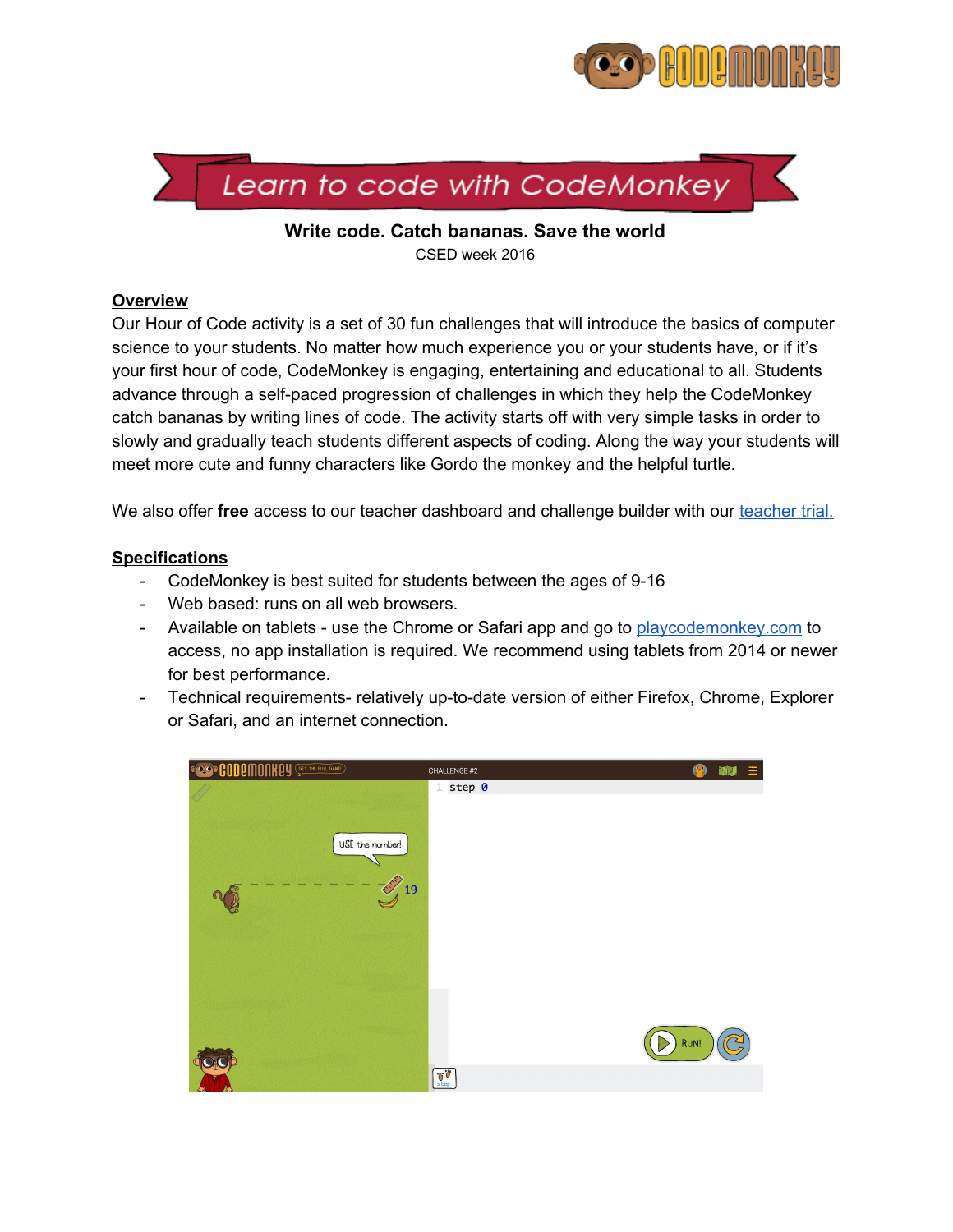

# **CoffeeScript**

The programming language used in CodeMonkey is called CoffeeScript. It's a language that compiles to JavaScript, and similarly to JavaScript it is used in the industry primarily for web applications. We chose this language for a few reasons, but mainly because of its friendly syntax, which resembles the way we write in English, compared to other programming languages.

In CodeMonkey your students will see the impact of their code writing skills right away: The screen is split into two, on the right you write your code, and on the left you'll see your code come to life. For easier access, there are buttons at the bottom to assist with writing some aspects of the code.

# **Feedback**

After every challenge your students will complete, they will get a star score on their solution to that challenge. The stars are distributed as so:

- The first star is given if you got all bananas
- The second star is given if you used what you learned
- The third star is given if your code is short and to the point

We encourage students from the age of 12 and up to try and get 3 stars in all challenges so they can practice another important coding skill, although receiving 2 stars is also great because it shows your students used the new information they learned.



# **Common core and CSTA standards aligned**

Check out the educational standards our activity addresses **[here](https://docs.google.com/document/d/16UYAETJBWLQ3e9HyEkTJjlqgyAF3bU5n6RHV2GZqv_Y/pub)** (Common Core, NGSS and CSTA standards). CodeMonkey also teaches students true problem solving skills, as well as multiple-step thinking, critical and analytical thinking skills. It can also show your students that computer programming can be fun and amusing!

# **Beyond the Hour of Code**

Sign up for a free teacher trial to get access to our teacher dashboard and lesson plans. Track your student's progress in the game, see the actual code they write and get access to perfect solutions to all challenges. Plus get a limited time gift for CSEdWeek - free access to our challenge builder for one month, let your students create their own challenges for their classmates to solve!

**[Click](http://www.playcodemonkey.com/teachers) here to sign up for free!**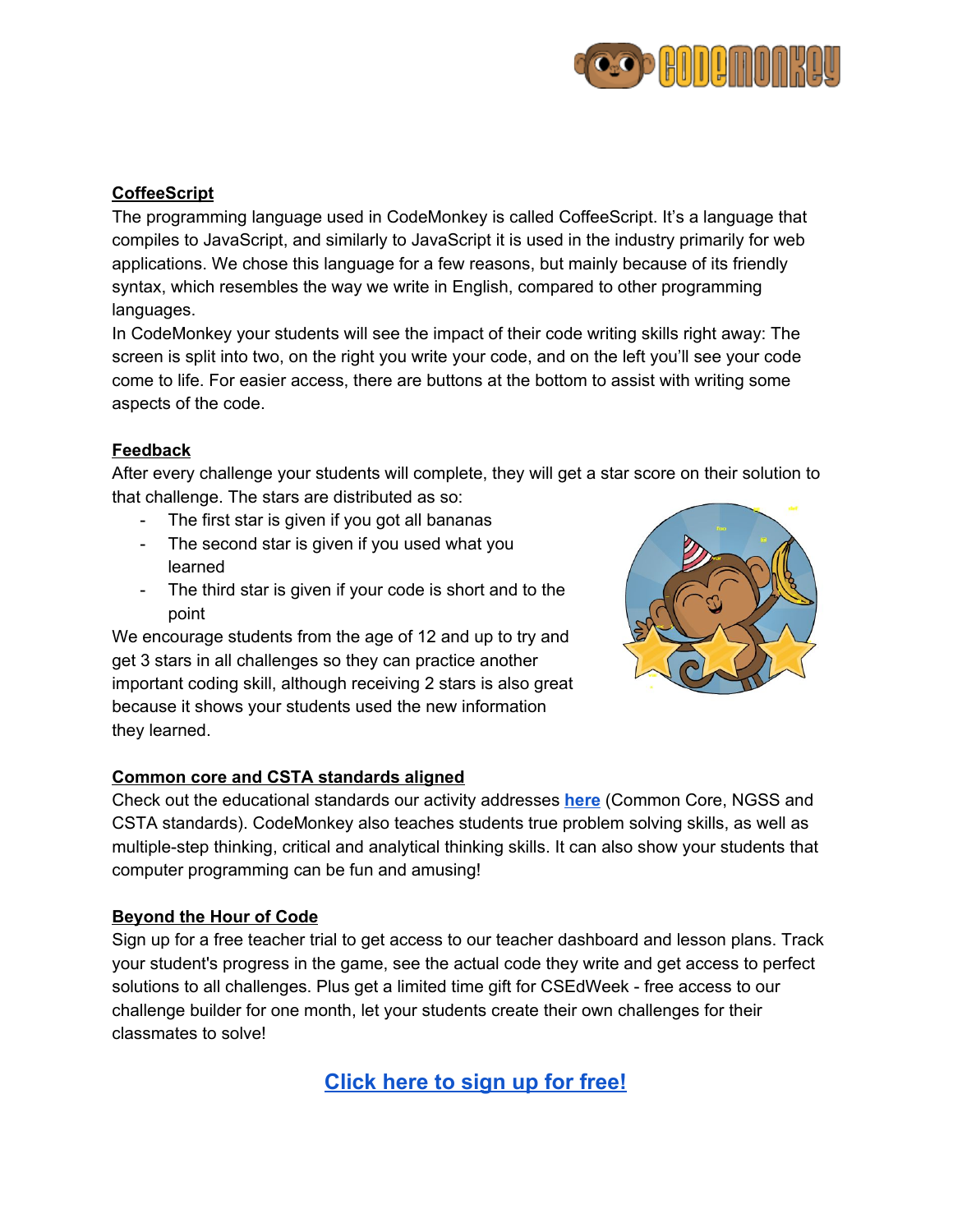

### **Get more out of CodeMonkey**

In our full course, CodeMonkey has over 300 challenges available, allowing more practice and covering more advanced topics such as for loops, until loops, variables, conditionals, boolean operators and more. We also created a curriculum especially for CodeMonkey that will help guide you through the course. If you and your students enjoy our Hour of Code activity, consider teaching the whole course.

# **Prep for the Hour of Code**

- 1. Go through the first few challenges or even the full 30 challenges yourself so you can help students during class time.
- 2. CodeMonkey runs with HTML5 so it should run on your students computers just fine.
- 3. Sound isn't necessary to succeed in CodeMonkey, but it does make it more fun. If you enjoy the sounds of the safari, you don't need to prepare in advance. Otherwise, you can provide headphones for your students or ask them to bring their own.
- 4. Don't have enough computers? That's ok, students can work in pairs! Make sure they discuss their solutions and work collaboratively. Working in pairs can sometimes be more productive because discussing the process with someone makes us learn better.
- 5. Optional: print out [certificates](http://code.org/certificates) for your students to take home. Or if students have their own email address, they can request a certificate at the end of the hour of [code.](http://code.org/congrats)

# **Right before your class period**

- 1. Write this link on your whiteboard: [www.playcodemonkey.com](http://www.playcodemonkey.com/)
- 2. Load our [CodeMonkey trailer](http://www.youtube.com/watch?v=o3geZ_0r_3Q)
- 3. Load the [getting started](https://www.youtube.com/watch?v=2tOrwsFCbHo) video (optional)

# **During the Hour of Code in your classroom**

- 1. To start off your class period, inspire students about computer science by showing them one of **[these videos](http://youtube.com/codeorg)**, featuring Bill Gates, Mark Zuckerberg, Black Eyed Peas founder will.i.am and NBA star Chris Bosh talking about the importance of programming. (There are **[1 minute](https://www.youtube.com/watch?v=qYZF6oIZtfc)**, **[5 minute](https://www.youtube.com/watch?v=nKIu9yen5nc)**, and **9 [minute](https://www.youtube.com/watch?v=dU1xS07N-FA)** versions).
- 2. Briefly explain what computer science means. Here's an example:
	- "Computer science is the art of blending human ideas and digital tools to increase our power. Computer scientists work in so many different areas: writing apps for phones, curing diseases, creating animated movies, working on social media, building robots that explore other planets and so much more. Think about things in your everyday life that use computer science: a cell phone, a microwave, a computer, a traffic light… all of these things needed a computer scientist to help build them."
- 3. Introduce them to a few tips that will help make your first hour of code go smoothly:
- "Ask 3 and then me" rule. Students should ask 3 classmates, and if they don't have the answer, then they should ask the teacher.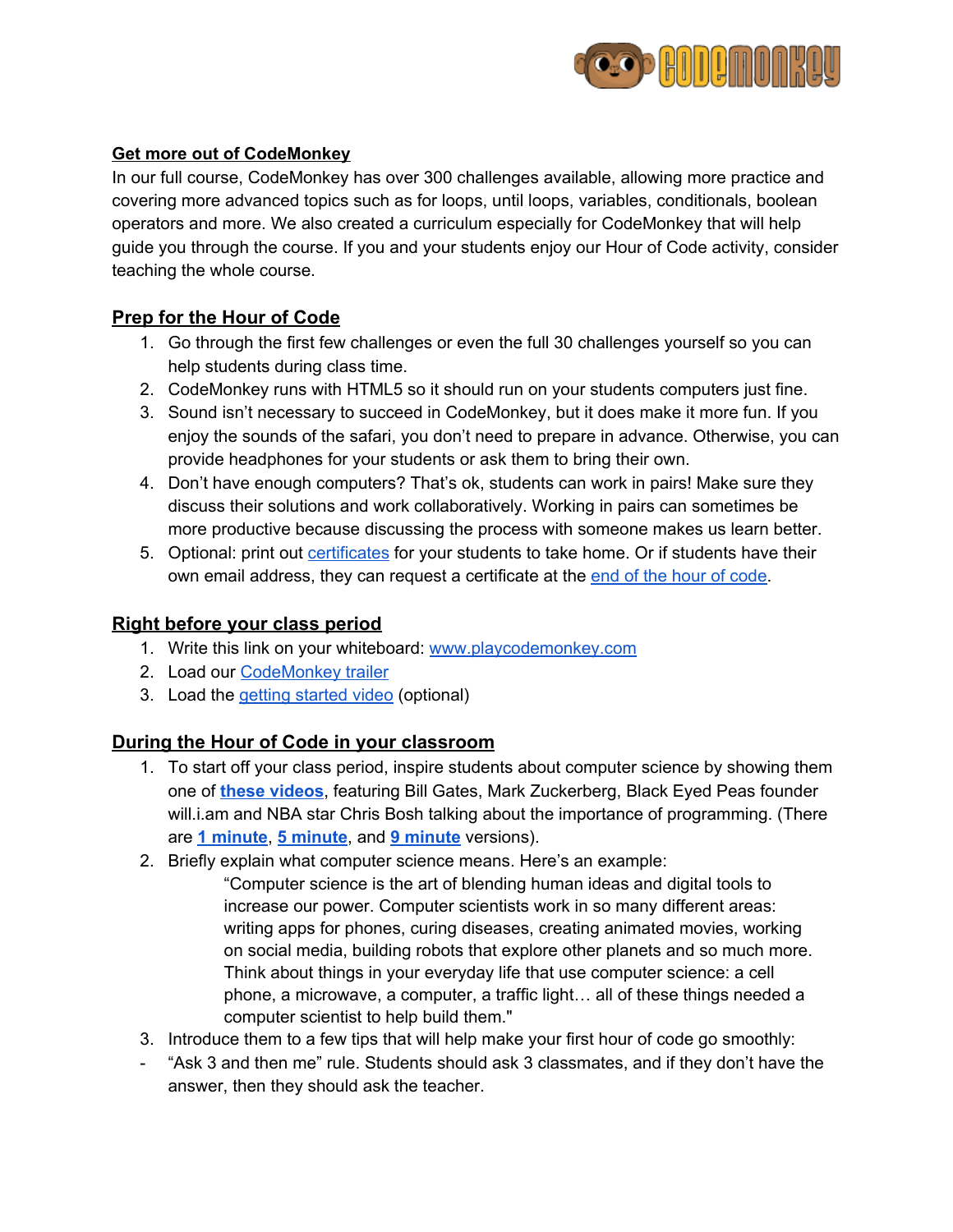

- Tell students: "Learning to program is like learning a new language; you won't be fluent right away."
- Persistence is key in computer science, and it's worth it because of the satisfaction when you achieve something that you've worked really hard on.
- Encourage students to run their program often to be able to de-bug (fix) their program more easily. Risk-taking is important in computer science. Scores in CodeMonkey are never affected by how many times you tried to run your solution.
- 4. Show your students the [CodeMonkey Trailer.](http://www.youtube.com/watch?v=o3geZ_0r_3Q) We find that the trailer helps getting the students enthusiastic about coding with CodeMonkey.
- 5. (optional) Show your students our *getting [started](https://www.youtube.com/watch?v=2tOrwsFCbHo) video* to introduce them to our platform.
- 6. Tell students to turn on/log-in to their computer and go to **[playcodemonkey.com](http://playcodemonkey.com/)** to get started.
- 7. While students are doing the activity, walk around the classroom and answer any questions that they might have. Also, be sure to identify students that are far behind their classmates, or pairs that are not working cooperatively.
- 8. Point your student's attention to our star rating and the meaning of it.
- 9. Once in a while, you can ask for your student's attention and discuss different options to solve different challenges, our recommendation is doing so with challenge 16 and 25.

# **When your students come across difficulties**

- Most of the issues your students will encounter will result from not reading the instructions or the code itself properly. Encourage them to read the instructions/code slowly. They can see the instructions again by clicking on the Gordo (lower left corner).
- Some of the challenges are "de-bugging" challenges, where there is a mistake in the code and you need to fix it. Encourage your students to start each challenge by pressing "run" and watching what the initial code does. This will help clarify where the problem is.
- Encourage students and offer positive reinforcement: "You're doing great, so keep trying."
- It's okay to respond: "I don't know. Let's figure this out together." If you can't figure out a problem, use it as a good learning lesson for the class: "Technology doesn't always work out the way we want. Together, we're a community of learners."

# **What to do if a student finishes early?**

- Encourage them to go back and try to get 3 stars in all 30 challenges.
- Ask students who finish early to help classmates who are having trouble with the activity.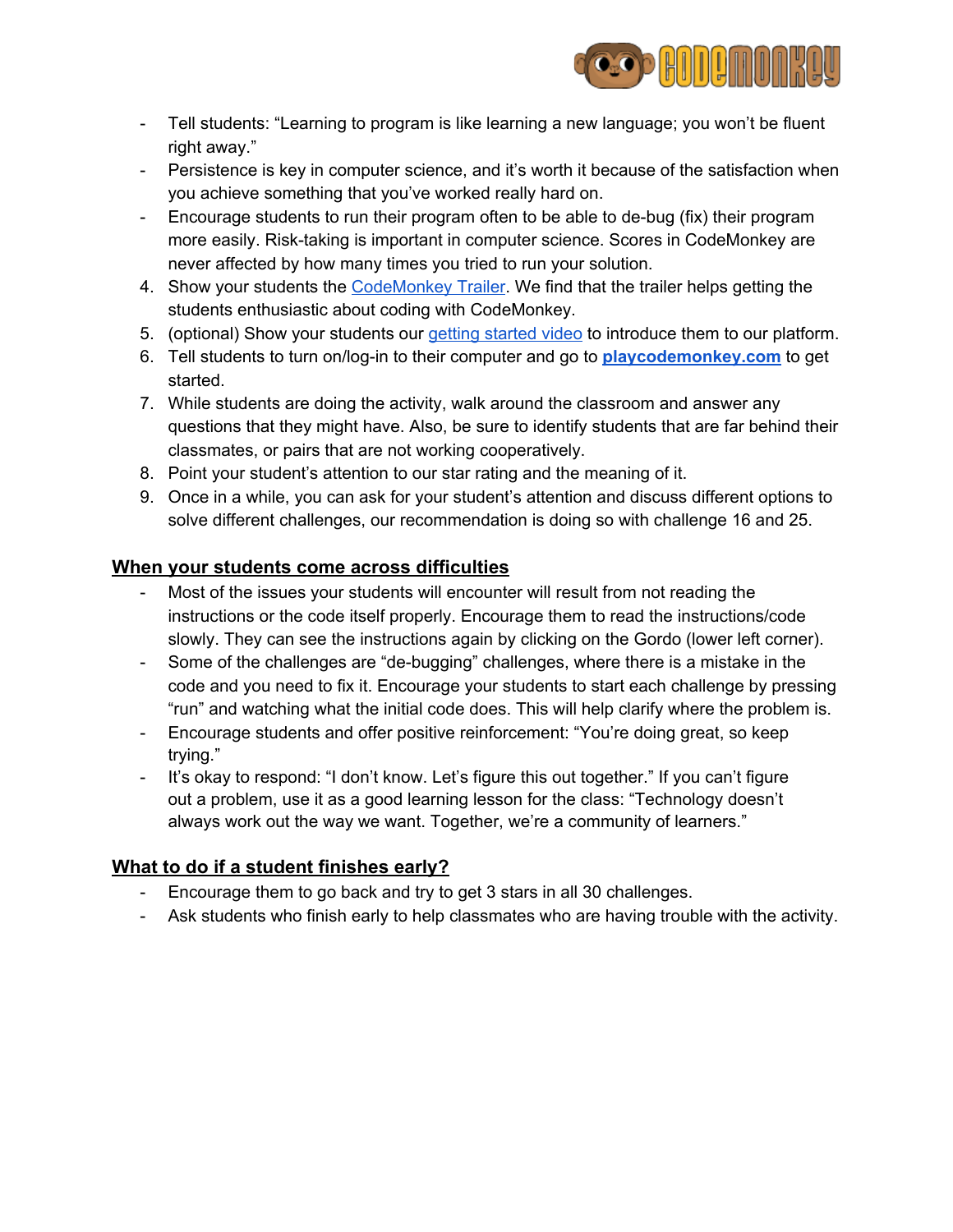

# **What are the basic things I need to know about computer science and CodeMonkey to teach the Hour of Code?**

A program is a set of instructions for your computer to follow. You build a program using commands. Here is a list of the basic information you need to know to play CodeMonkey:

|  | To make the monkey "step" to a certain distance, we<br>have to write "step X" using the number of steps we want<br>him to take, for example, "step 10". Pressing the step<br>button will write the word "step" in your code.                                                                                                                    |
|--|-------------------------------------------------------------------------------------------------------------------------------------------------------------------------------------------------------------------------------------------------------------------------------------------------------------------------------------------------|
|  | "Turn" should be accompanied by a direction (left/right)<br>or degrees (45, 90, 180).<br>Examples: "turn right", "turn 90"<br>Pressing the turn button will write the word "turn" in your<br>code.                                                                                                                                              |
|  | "Left" and "right" are used after the statement "turn" to<br>make the monkey turn in the desired direction.                                                                                                                                                                                                                                     |
|  | Pressing the left or right buttons will write the word "left"<br>or "right" in your code accordingly.                                                                                                                                                                                                                                           |
|  | "turnTo" is another way of turning. Instead of using<br>direction or degrees, we are asking the monkey to turn to<br>a specific object, for example, "turnTo banana". Pressing<br>the turnTo button will write the word "turnTo" in your<br>code.                                                                                               |
|  | A simple loop is a sequence of instructions that repeats<br>a specified number of times.                                                                                                                                                                                                                                                        |
|  | Example:<br>$3. times \rightarrow$<br>step 5<br>turn left                                                                                                                                                                                                                                                                                       |
|  | In this example, the monkey will repeat "step 5, turn left"<br>three times. The instructions we write in the loop should<br>be written underneath it with an indentation (). You<br>can do that by pressing the Tab key on the keyboard.<br>Pressing the times button will write the beginning of a<br>simple loop in your code: "3.times - >". |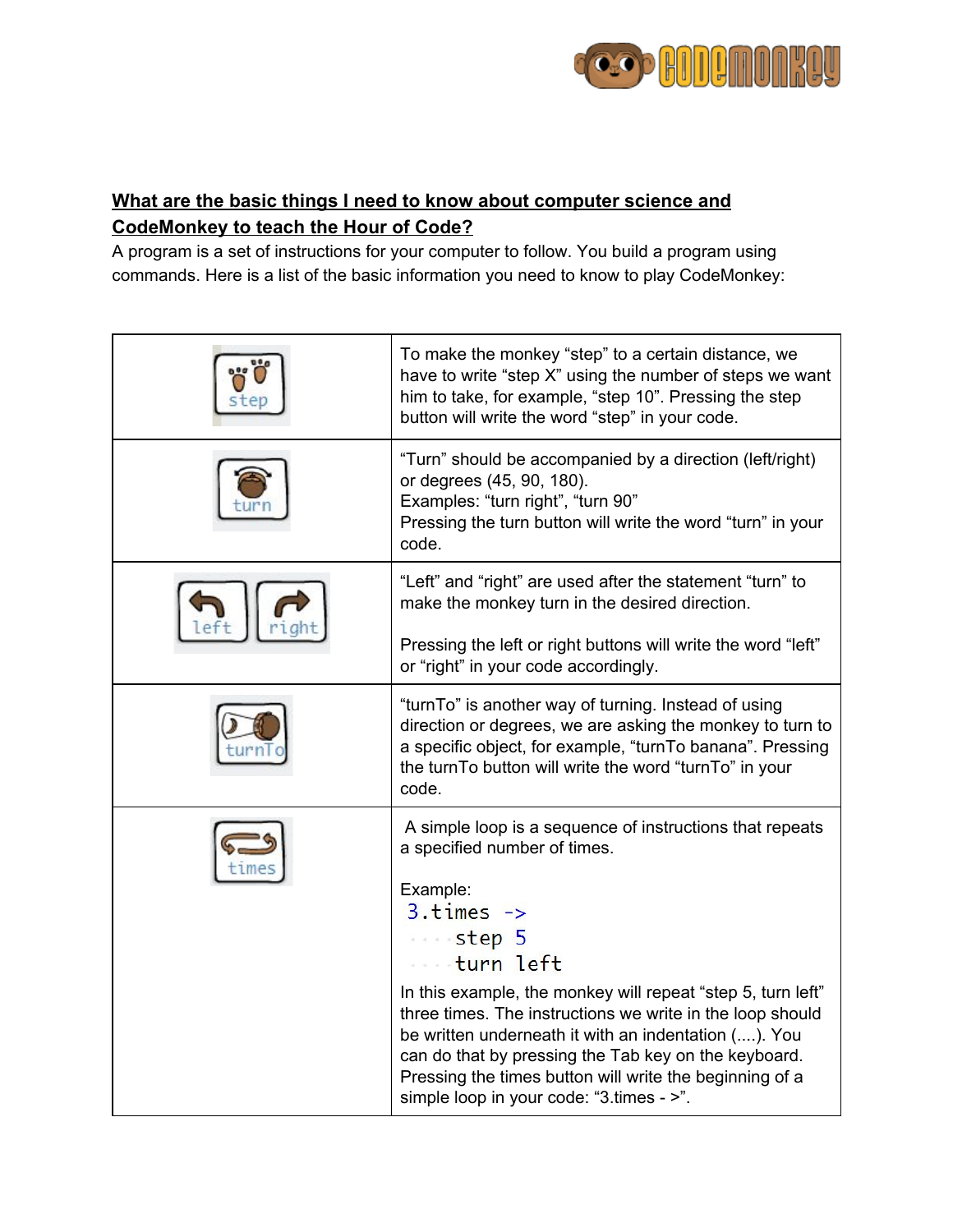

| <b>RUN!</b>    | Pressing the "run" button will make the code on the right<br>to run. You can see the outcome by looking at the scene<br>on the left.                                                                                                                                                                                                                                                                                                                                                                                                                                                                                                                                                                                                                                                                            |
|----------------|-----------------------------------------------------------------------------------------------------------------------------------------------------------------------------------------------------------------------------------------------------------------------------------------------------------------------------------------------------------------------------------------------------------------------------------------------------------------------------------------------------------------------------------------------------------------------------------------------------------------------------------------------------------------------------------------------------------------------------------------------------------------------------------------------------------------|
|                | The reset button will erase everything you wrote in the<br>code on the right and will reset the code to how it was at<br>the beginning of the challenge.                                                                                                                                                                                                                                                                                                                                                                                                                                                                                                                                                                                                                                                        |
|                | The ruler is a tool to help you measure the distance<br>between different objects in the game, for example, the<br>distance between the monkey and the banana. The ruler<br>can also help you measure angles that the monkey or<br>turtle has to turn in order to face another object on the<br>screen, like a banana. To use the ruler, click it once, and<br>then use your mouse to move the ruler to the point you<br>want it to start measuring from. Click the mouse again,<br>and then drag it to the end point. A number will appear at<br>the end point to indicate the distance. Use this number<br>with the "step" statement. Another number will appear<br>near the starting point, this number indicates the angel<br>from the first object to the second one, use it with the<br>"turn" statement. |
|                | Gordo, named after the first ape in space, is the guide<br>who will help you and give you instructions along the<br>way. His remarks are both funny and helpful. You can<br>always click him to re-read the instructions.                                                                                                                                                                                                                                                                                                                                                                                                                                                                                                                                                                                       |
|                | The monkey is the main character. You will have to help<br>him collect bananas by writing lines of code. Just so you<br>know, monkeys don't like to get wet, and they are very<br>friendly.                                                                                                                                                                                                                                                                                                                                                                                                                                                                                                                                                                                                                     |
| turtle.step 10 | In challenge number 13 you will meet our trusty turtle.<br>The turtle will help you get those sneaky bananas.<br>In order to instruct the turtle to "turn" or "step" we have to<br>click on it first, this will write its name in the code, and<br>then separate it from the action we want it to take using<br>$a$ dot $(.)$<br>For example: turtle.turn left                                                                                                                                                                                                                                                                                                                                                                                                                                                  |